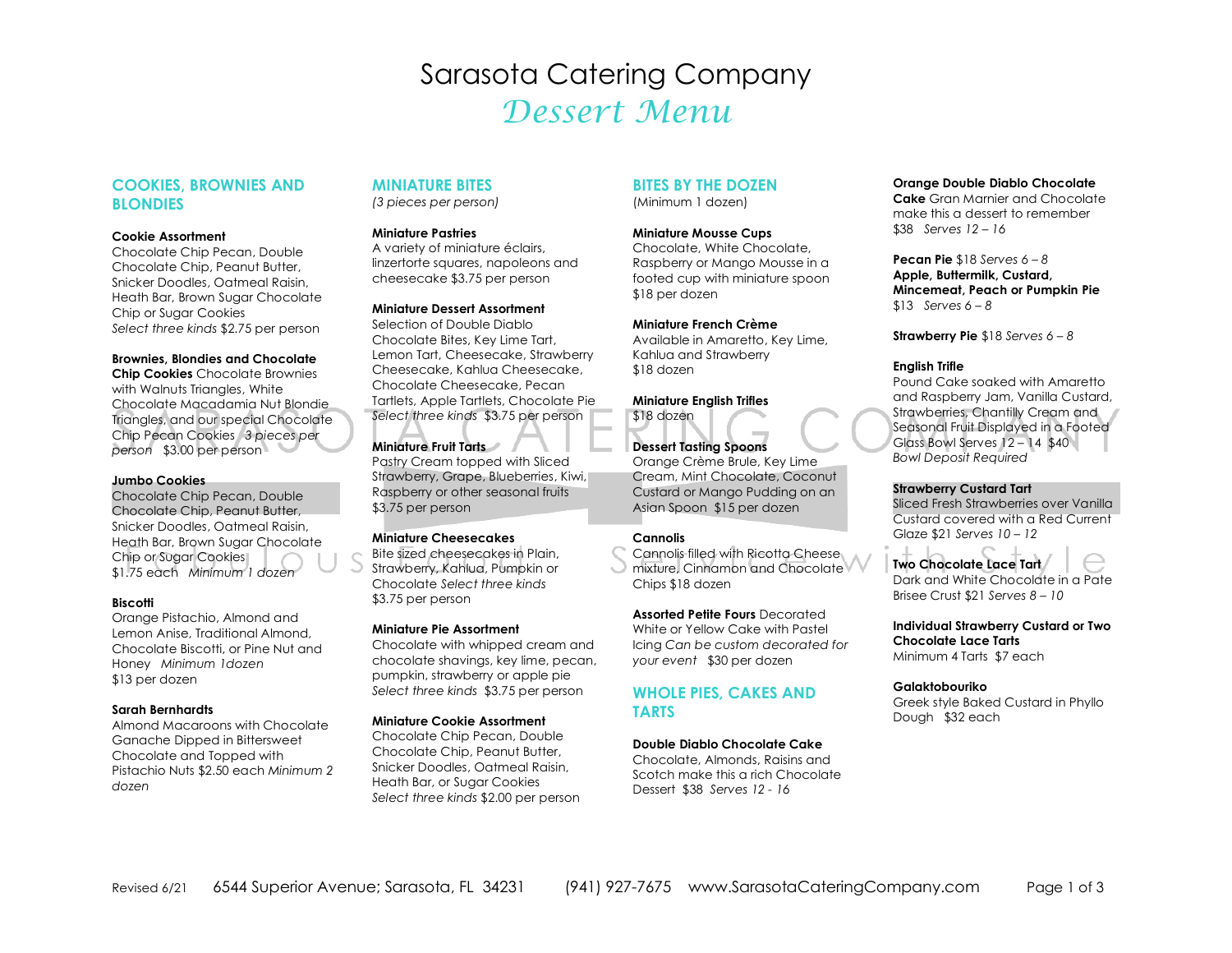# Sarasota Catering Company Dessert Menu

#### **Cheesecake**

 Graham Cracker Crust, Available in Plain, Chocolate, Pumpkin, Strawberry and Caramel \$30 *Serves 10 – 16*

#### **Lemon Chess Tart**

 Baked Lemon Curd in a Spiced Almond Crust \$21 each

#### **Lemon and Blueberry Cake**

 White Cake with Lemon Curd, Fresh Blueberries and Butter Cream Icing Garnished with Lemons and Blueberries \$32 each

## **Flan**

 Spanish Style Baked Custard with Caramelized Sugar Sauce Served whole \$25 each

#### **Double Chocolate Cake**

 Rich Chocolate Cake with Chocolate Cream Cheese or Chocolate Buttercream Icing \$20 each and the search of the search of the search of the search of the search of the search of the search of the search of the search of the search of the search of the search of the search of the search of the search of the

#### **Cranberry and Apple Tart**

 Baked Cranberries and Apples in a Pie Shell covered with Pecan Streusel \$20 each

#### **Coconut Cake with Seven Minute**

 **Icing** A Southern Favorite \$24 each *Serves 10 -12* 

#### **Key Lime Pie**

Topped with Sweetened Whipped Cream in Graham Cracker Crust \$18 each *Serves 10 – 12*

#### **Carrot Cake**

 Carrot Cake with Cream Cheese Icing and Walnuts on the side \$25 each

#### **Chocolate Stout Cake**

 Chocolate Cake made with Guinness Stout and served with Guinness Crème Anglaise \$30 Serves 8 – 10

#### **Tiramisu**

 Traditional Italian Dessert of Sponge Cake, Mascarpone Cheese and Coffee Liqueur \$32 Serves 20 - 24

#### **Sheet Cakes**

 *Cake Flavors* – White, Yellow, Lemon, Chocolate, Marble, Red Velvet, Carrot or Coconut *Fillings* – Chocolate Mousse, Lemon, Raspberry, Strawberry, Vanilla Buttercream, Custard or Cream Cheese

 *Icing* – Vanilla Buttercream, Chocolate Buttercream, Chantilly (sweetened whipped cream), Fudge or Cream Cheese Full Sheet serves 60 -120 \$100 Half Sheet serves 24 – 48 \$55 Quarter Sheet serves 12 – 24 \$30 *Can be custom decorated for your event at additional charge* 

#### **Plate Decorations**

 Dress up your plate with Raspberry, Caramel, Chocolate Drizzles and a Strawberry or Raspberry \$2.00 per person

#### **Cupcakes**

 Chocolate with Vanilla Buttercream Vanilla with Chocolate Buttercream Carrot Cake with Cream Cheese Lemon with Lemon Zest Pina Colada with Toasted Coconut Cookies and Cream Dirt and Worm Orange Pound Cake Key Lime Peanut Butter and Chocolate Banana Walnut Turtle Chocolate Cherry Red Velvet \$3.50 each

## **Flourless Chocolate Cake**

Rich chocolate flavor \$22 Serves 12 - 16

**Pineapple Upside Down Cake**  Traditional cake with a Pineapple Ring and Maraschino Cherry \$22 Serves 8 - 12

## **DESSERTS FOR MANY**

**Chocolate Fondue** Bananas, Pineapple, Strawberries, Pretzels, Pound Cake and Marshmallows served with warm chocolate sauce \$7.00 per person

**Chocolate Fountain** Bananas, Pineapple, Strawberries, Oreos, Pretzels, Pound Cake and **Marshmallows**  Up to 75 people \$275 Up to 200 people \$375 + \$3.00 per person

#### **Profiterole Bar**

 Bases of pate a choix, Chocolate Chip and French Vanilla Ice Cream, Caramelized Bananas, Hot Fudge and fresh Strawberry Sauce \$4.75 per person

**Sundae Bar** Chocolate Chip and French Vanilla Ice Cream accompanied by Hot Fudge, Crushed Strawberries, Crumbled Brownies and Oreos, Butterfingers, Gummi Bears, M&M's, Sprinkles, Whipped Cream, Cherries and Nuts \$7 per person

**Bread Pudding**  Chocolate or Vanilla with Whiskey Hard Sauce *Serves up to 40* \$80 *Serves up to 15* \$38

#### **Mixed Berry Cobbler**

 Strawberries, Raspberries and Blueberries served warm under a Pastry Crust Served with Whipped Cream *Serves up to 15* \$38 *Serves up to 40* \$80

#### **Apple, Peach or Strawberry Rhubarb Cobbler**

 Served warm under a Pastry Crust Serves up to 15 \$38 Serves up to 40 \$80 Add Vanilla Ice Cream \$12 and \$22respectively